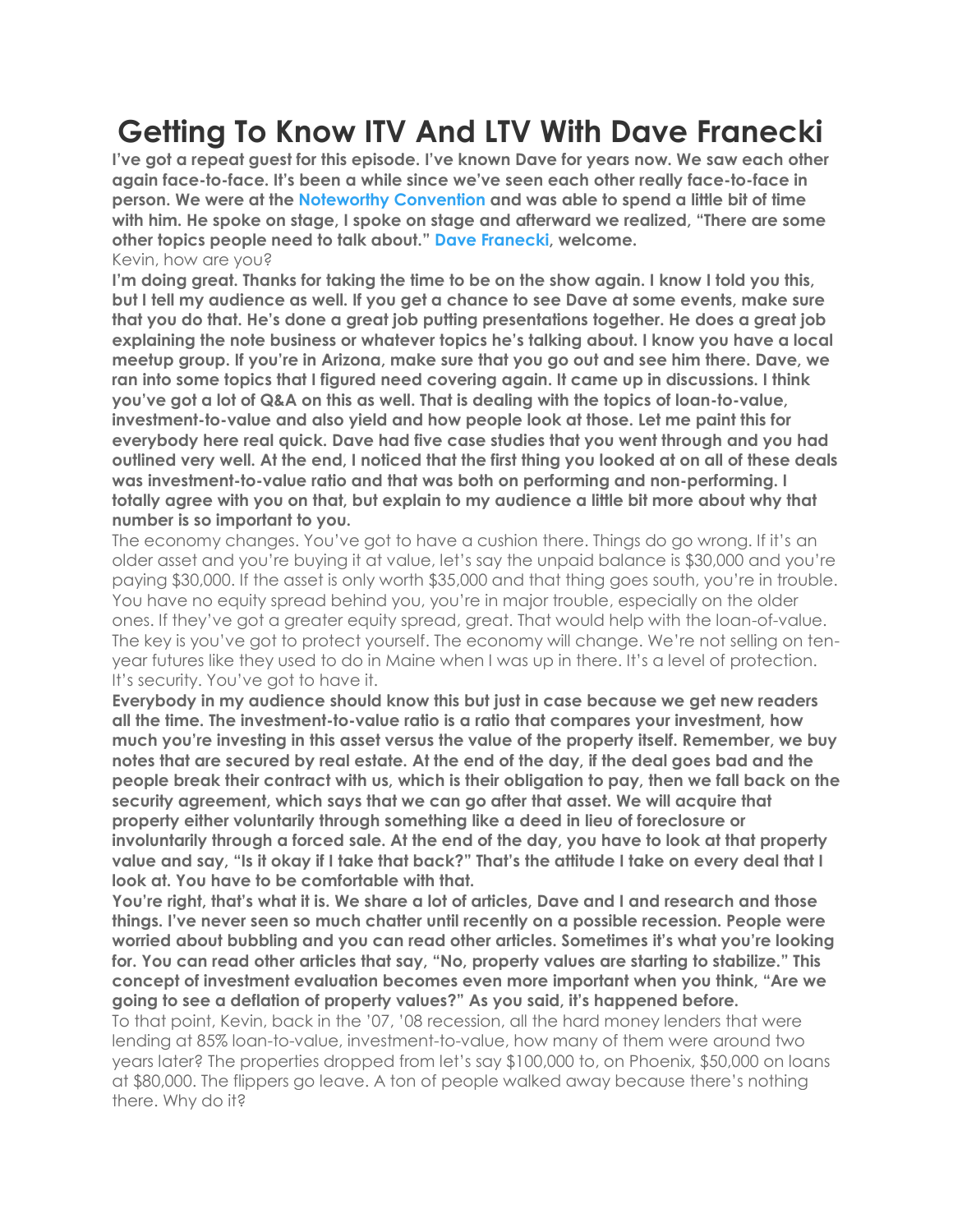**You're talking to one. I had that happen to me with a couple of deals and sometimes that's** all it takes. It can wipe out a year's worth of gains on other assets when you have two that **go really bad. I did. The market was hyper-inflated and to stay competitive, I lent too much money. Again, lending money is creating your own paper. I don't care if you're a hard money lender versus a note buyer. In the note business, it's the same thing. I did that. I created these short-term loans and a couple of them I couldn't get out fast enough. In Florida, it's the same thing. Our property values dropped in half. I don't think either one of us are saying that we expect property values to drop in half here, but could we see a turndown? Could we see a drop of 10% 20%? Possibly and if that happens and you're into these deals for too much and your borrowers throw up their hands and go, "Forget about it. Why am I paying this anymore?" then you're going to be in trouble.**

At the Noteworthy event, I had my discussion on what we talked about, investment-to value, loan-to-value and yield. There were other presenters up there that were promoting what they have. There was one party that was promoting manufactured housing in a park. They're setting it up so that people that are drunk on yield are chasing that. They were offering a 12% yield. Investment to value was 85%. Really? Yes, they weren't single-wide piece of junk. They were nice double-wide but it doesn't matter. Things change in people's lives and that the vulnerability is there? Why expose yourself to that? You can chase the twelves, you can go for the eights. I'd rather go for the eights and have a strong investment to value of 30%, 40%, 50% and feel secure and be able to sleep at night.

It really is the number that measures your risk. At the end of the day, that is the number that measures your risk. If you look too far on the reward side and don't look at that risk, at some **point it will catch up to you. There's no question about it. I know we've been talking about this one concept for several minutes now, but it is really that important. If you're a real estate investor, you should be thinking the same way. I've seen people buying at these auctions and I heard people buying these auctions are paying \$0.85 on the dollar. When you hear that they're paying \$0.85 versus the value of the property, that's their ITV, if you will. That's even before they fix up the property. You might get away with that in certain markets, but when things start to cycle around, you're going to get caught. A smart investor is always** going to look at that first because that does assess where you are on the risk meter, if you **will.**

**For those who might be new, the higher your investment-to-value ratio, the more risks that you're taking on. The lower the investment-to-value ratio,the less risk that you're taking on. Because we buy a variety of notes, meaning we buy performing notes, nonperforming notes, reperforming notes and even sub-performing notes. You have to recognize also that in an investment class you have to be lower. We can identify Dave, a typical investment to value ratio on a non-performing asset, which should be below 55%. You absolutely can find them down 30%. You've got to look a little harder and look in the right places. ITVs on performing assets are going to be higher in most cases because you're buying a working product. One of the things you've done very well also is to find performing notes at what I would consider almost non-performing ITVs, right?**

Correct. The performing notes that I've been buying, because I'm buying in volume, I'm getting them at 60% investment-to-value at 50%, 40%, 30%. It depends. I'm buying based upon unpaid balance versus even the property value. That end is even stronger. It doesn't change. It's foundational. Everything else is great, but if you don't grasp this and something happens, you're done. I'd beat it to death, but it is what it is.

**I do hear people saying, "You can't buy at low ITVs anymore." What do you say to those folks?**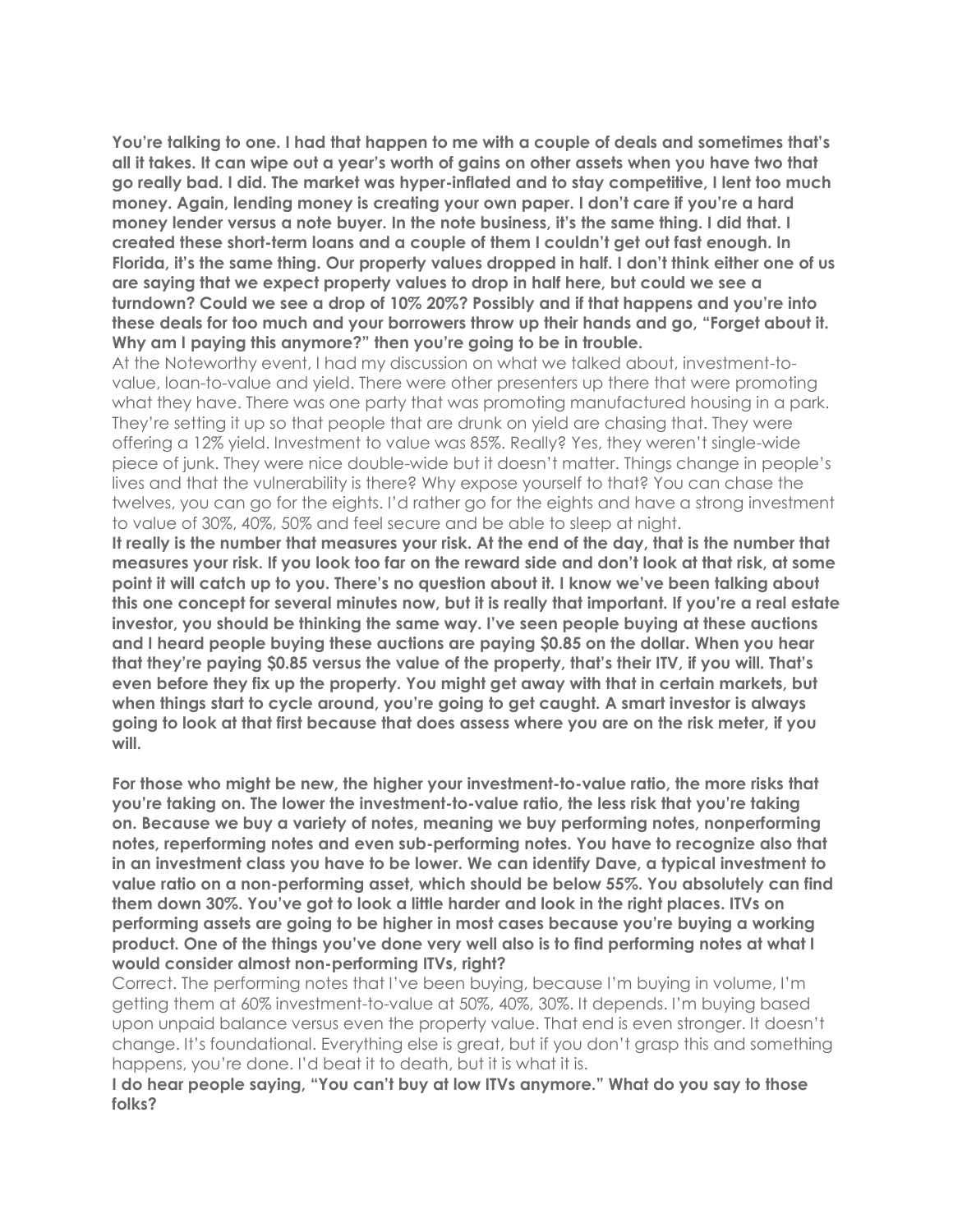I say there are plenty, you just have to look. Don't try to put a square peg in a round hole. You're better off not to do something than to do something and then regret it later. Why go there? Unless you want the practice and then that's called experience, then you won't do it again.

**I agree. I do like to encourage new people to get out there and buy a deal.As you said,** don't force a deal upon yourself for the sake of getting into a deal. If it takes a little longer to **find something that you are comfortable with and at an ITV that you can live with, it makes sense to do that as long as you're realistic within the industry. Please don't expect to go in and say, "I'm not buying based on this. I'm not buying anything unless that's at 20% ITV." You're not going to be buying a whole lot unless you're doing partials or something else like that, which is another way, by the way.Dave, you offer partials from time to time on your website. By the way, Dave's website is Capstone Capital USA. At Capstone Capital USA, you offer some partials on there. That is a way thata beginner investor can come in at a lower ITV simply because they're buying a small portion of that note.**

They got the primary note holder behind them in the event if it goes south. You're insulated twice. We're in a market that at par is starting to drop depending upon where you are. If you're in an upward moving market, you could probably take a little bit more risk but not now. We're past that.

**Some people do get confused probably going from real estate to real estate notes. They get confused with that loan-to-value because they see that when they borrow money loanto-values with us, we look at loan-to-value but we look at investment-to-value, which we talked about. Define loan-to-value for everybody real quick and whatyour thoughts are on that?**

When I look at a list of assets, after the investment-to-value, the loan-to-value, I get rid of anything that's over 60% loan-to-value. Some people say I've got a tight filter. I'm fine with that but again, that's my filter that I feel comfortable with. If I'm going over 60%, 65%, there's always redeeming factors. Either way, I'm not going to go there. It's the filter that I use and the folks that I've been working with, they feel the same way. I think I might've learned that from somebody back in the day.

**How doesthe loan relate to the value of the property? It is another number. I agree with** you. It's a secondary type of number. It's not as important as the ITV. That is one area that **you've got some flexibility as an investor to see what you're comfortable with. You made a good point there to say, "That's where I am at." You certainly didn't say that's what everybody reading should be at. It becomes a level of comfort. For example, if a house is worth \$100,000 and somebody owes \$50,000 on it and you're able to buy that note at \$40,000, your ITV is \$40,000. The loan-to-value is 50%. Those are the two different numbers that we're talking about there. Even on investments such as that, if that were a true opportunity, all things being equal, \$100,000 house, they owe \$50,000 on that.Even if I had to pay \$45,000 or even possibly \$50,000 for that type of loan, I'm still protected by the value of the asset that's backing it. That's why on these deals, you always have to look and use these measuring sticks to see where yourcomfort level is.**

To that point too, Kevin, it depends on the asset class too. If it's mobile homes, if it's dirt, if it's commercial, it's all different. If it's a unique property and there's a strong upside, no matter what the economy, everything negotiable. It's all those redeeming factors. I know you have your training too, I'm doing some YouTube videos on this very topic and I expand upon that. It's stuff that I learned from you back in the day.

Investment To Value Ratio: Buying based upon unpaid balance versus the property value is a stronger end.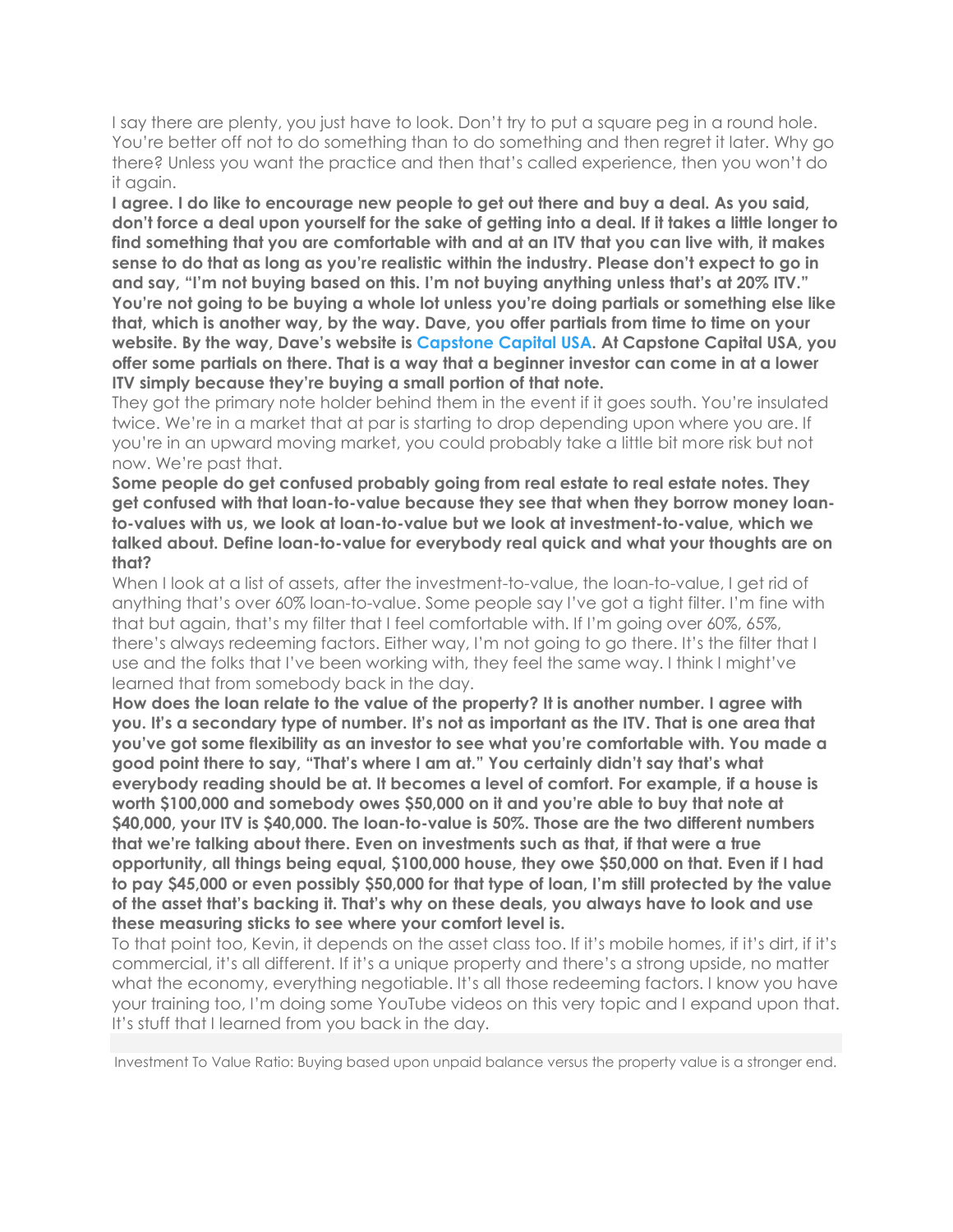**There are certain yardsticks that aren't going to change. These are what it is. You might adjust them based on experience, based on asset class as you pointed out there. Based on the market and where you think the future is going. One of the things any investor should regardless ofwhat asset class, but in notes specifically, learn the parameters ofthe business and go with the understanding of you have to operate within the business parameters. You can make your own adjustments within that with the knowledge of the industry is not going** to adjust to you if you get too far out from what's normal in the business. You can certainly refine those numbers. If you do that properly a lot of times, the other thing I want to talk to **you about is yield takes care of itself.**

If a note pays off early, you're going to get a higher yield. If you bought them at a discount, which you should somewhat depending upon where you are in the buying cycle. If you're buying a wholesale to flip it or if you're buying new, you might pay more of a retail price but yield will take care of itself on its own. People do move every seven, eight, nine, ten years. They refinance or whatever it might be. If you've got a note that's already been around for seven or eight years, that is a strong possibility. That's going to pay off the next four or five years. You can wade all that stuff. I looked at a property and in the servicing notes, it mentioned that the house was for sale. It also said the wife was very sick. She was dying of cancer. We took a little bit higher risk, but it was a strong asset because we knew they are going to have to go somewhere. The second one, the people were trying to refinance with Quicken. They got their planning on moving or they're going to get out of the note. You take that into consideration too. There are all of these variables, but you have to weigh it. You don't know. It's like skiing down a slope. You go through the moguls and figure it out as you go with some basic principles.

**You've been through enough of my classes and we've had discussions on this. I know sometimes in class I'll go through quick and say, "That's about an 8% yield." Somebody inevitably raises their hand and goes like, "That's actually 8.2%." All yield are projections. You make assumptions when you're doing yields on these instruments. You might be buying 30 years, 20 years, 5 years, and 3 years' worth of payments and whatyou're really doing mathematically is going out every 30 days and assuming that a payment is coming in. That's what your financial calculator does. It's assuming the payments are paid on time every single month. What if they pay late and then there's a late fee involved? What if they pay some payments early? All those yield projections you see on tapes or trading platforms, those are all projections that assume that the payments will be made on time on a longterm basis, typically on an annual basis because all those yields are going to be annualized. What we were talking about where we said yields would take care of themselves for the most part, there's an assumption in there that you bought with the right investment-to-value ratio on a note.**

**In the true practice of this business, coming back to yourbalance analogy there is you look** at your ITV. When you're looking to buy a note, the first thing you look at is ITV. If it's a **performing note, then you're looking at yield because when you go when on purchase quote with somebody, they start with ITV because you got to protect yourself first. It then becomes a yield situation. That's where we meant that sometimes the yield takes care of itself. You already have a very good yield on something because you protected yourself in that investment. There are times when you buy notes or Dave, when you create notes that enable the investor to be at or below their threshold of ITV. It then becomes a yield-related quote. That's another kind of teeter-totter scale that you look at.**

Can I give another example, Kevin? This is so spot on. I used to live in Portland, Maine and this was before the Resolution Trust days, which would have been the late '80s. There was a commercial brokerage firm there. I won't use their names. They were selling apartments based upon the ten-year projection. All the yields are going to be this based upon ten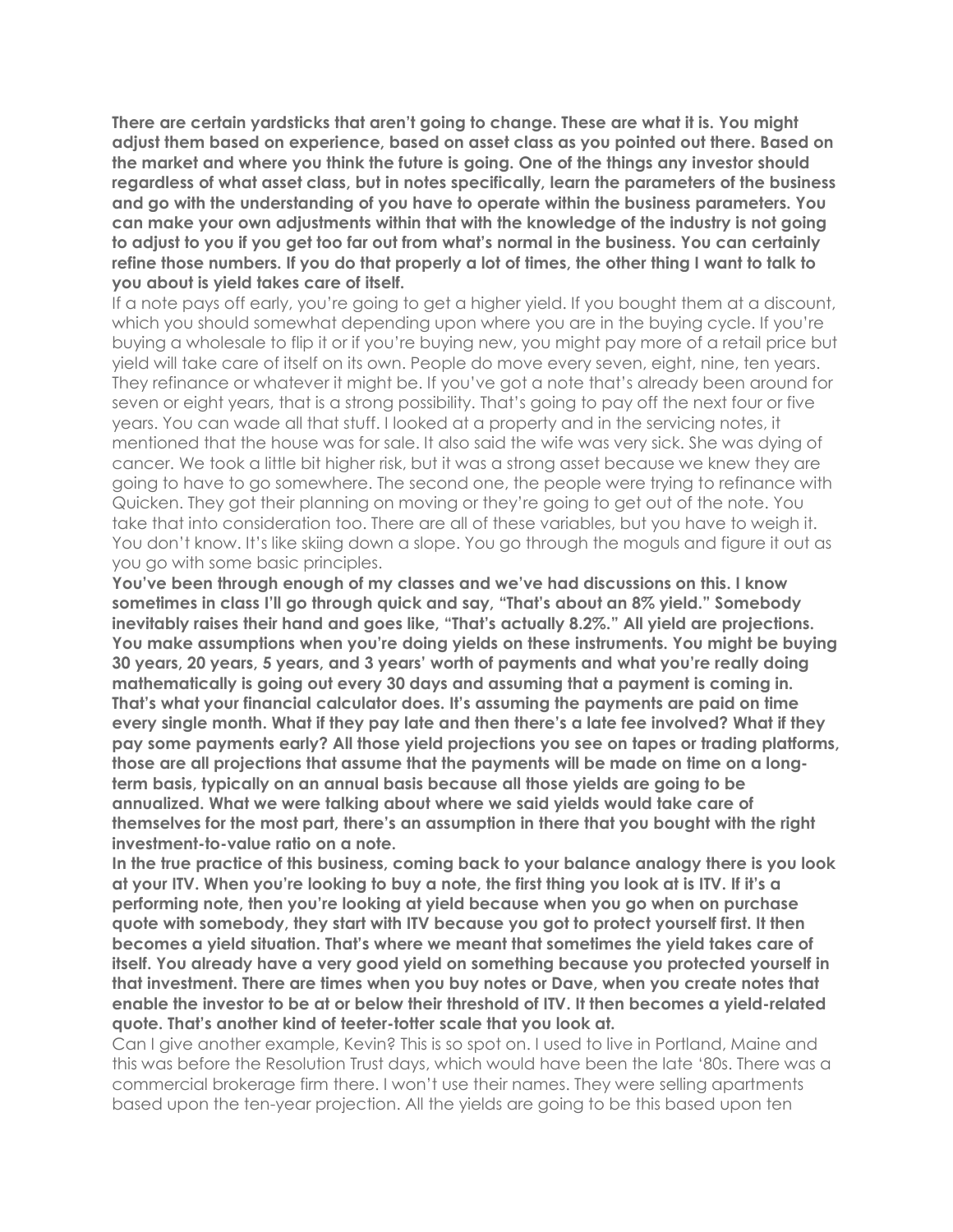years. What happened right after that? How many people were around after that? Probably about 90% of all the apartment owners went out of business buying on those parameters.

**Are there certain yields that you as an individual investor can say, "I will accept that yield or not?" Absolutely, but combine that with the investment to value ratio first because in ITV, it measures your risk. Your return is measured by the yield that you'll get. We're talking on the performing side a little bit more here now because you can't really do a projected yield on a nonperforming note.**

The last group I heard about, they bought it at \$0.28 which is what we were buying them out at 13% or 14%. It was going to take a year to work those out probably or thereabouts. What's going to be there in a year? We don't know. There's a lot of stuff going on now for lack of another term. Are you willing to take that risk? Could that yield be there then? Nonperforming does pay better than performing but against the risk. It's a risk-reward scenario.

**I was going to say you should project out potential returns on nonperforming notes. In fact, we always talk in terms ofmultiple exit strategies and you absolutely want to do the math on several of those strategies. I encourage you to have at least five that you run the numbers on. With one, you might have to take the property back and see what kind of** return you can get. Then it brings us back to that ITV. Project those yields out, whether it's a **performing, a mathematical equation where you're buying in an income stream. That's likely to perform rather than unlikely. Then you project your yields on the exit strategies when you're talking about nonperforming notes.**

Kevin, I'd like to bring another point into this too. You're looking at an investment to value and you say, "I'm willing to go a little bit more." Some of the redeeming factors might very well be the payment history, which means a lot. The propensity to pay in the future. Are they paying with ACH, meaning automatic checkbook withdrawal? Were there any skips in there? Are they doing a rolling 50 or 30, 60, 90? If they've got rock-solid payment history going back, you can probably push the window a little bit because they're probably a good bet. The other thing I'm finding out is if they've got their own insurance, which can be an anomaly versus force-placed. They're responsible enough. You're looking at that payer. You weigh all that, your box it up, shake it up. What makes sense logically? Where are my barriers? Where am I stopping those dominoes if they're going to start falling?

**It's a matter of checks and balances because the perfect note rarely exists out there. If it does, it's probably not going to be a good deal.**

## Finding a lesser price is a gut reaction, a function of being around this industry for a long time.cuck to tweet

All these notes, especially in the seller finance arena, they have hair on them. There are things there, but I try to mitigate the number of variables and I'm looking for almost investment-grade notes at a hairy price.

## What are the numbers? We talked about ITV, a little bit on LTV and yield. Are there any other **numbers that you always look at before you push the button?**

I checked the values and I'll go to four or five different sites and get an aggregate. It's an intuitive thing that I'm looking at. I look at the property condition, put all that together. It's all those variables, push it back to the foundation, the ITV, LTV and then figure it out. What's the P&I payment, the principal and interest payment? Is it over \$300 or \$400 a month to compensate for the cost of servicing? These are all those things that you're teaching on your course anyway. This is not new. That's what I do.

**I was going for the payment amount. There are times when the payment is low, there's a** servicing fee that can be anywhere from \$18 to \$30 if you're buying a note. It does cut into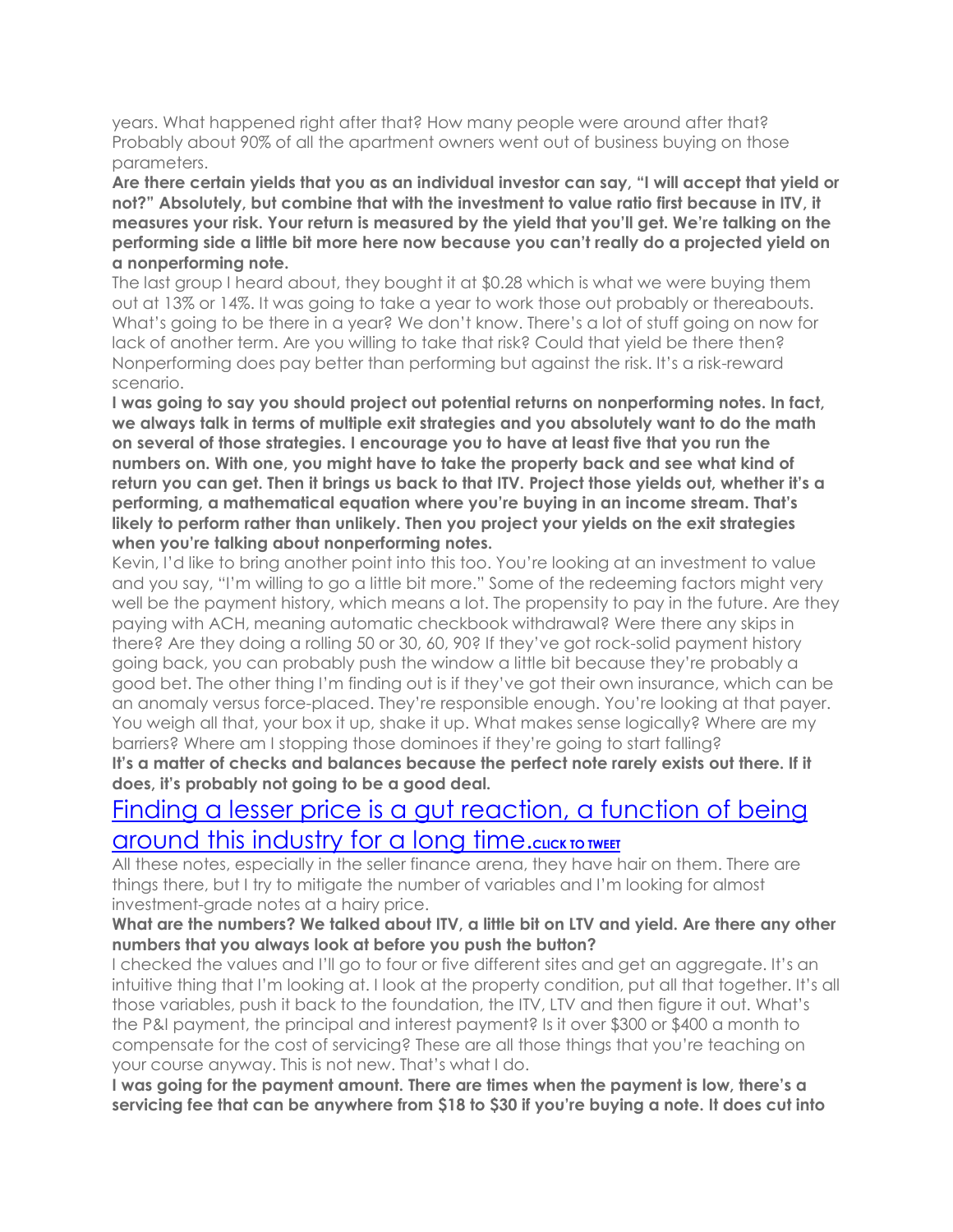**your yield. You can calculate yield and then you can do a cumulative yield. Some people do both and look at the yield without expenses. That's the way the industry looks at it. Then you could do a cumulative yield that takes into consideration what the cut for the servicing company is on a monthly basis and calculate that yield. That can drop it down more significantly if the payment amount is lower. There are certainly people like yourself and others that look at these and go, "It's a good-looking note, but the monthly payment is only \$200," whatever the number is. When you take consideration servicing and everything else, I'll pass based upon that because your capital could be utilized in better places.**

You can always play the discount game too. Find a lesser price and it brings all things all equal. That's what I'm finding. It's a gut reaction. It's a function of being around this industry enough. You get a feeling of what's going to work, what doesn't work, what fits in your box. You may talk to others and see what they do. It's intuitive after a while. That's the best way to say it. It's totally intuitive based upon some foundational principles.

It is an art more than a science at some point in time. It's like a phrasing. At some point in **time, it's not always the numbers. It's that feeling that you have and being around it enough because there is no magic formula. Even when I said they're under \$200, it was a number. Don't take it like, "Kevin said don't buy notes under \$200." I didn't say that. That's why you bought it cheaper or maybe you're brand new tothe business and you want to buy a small note that might have a year-and-a-half, two years ofpayments. I'm seeing a lot of those now. The payments might be lower. There's something to be said about also buying perhaps a note like that with a lower payment where you're not as concerned about making a** home run on that deal. You just want to get in the game and it can make a lot of sense to **do that too. As I've always said, these deals pay in two ways. They pay you in money and knowledge. It's always that sliding scale. It's not bad sometimes to make less money, gaining a lot of knowledge as long as it's recoverable. Also it goes the other way. Sometimes you can make money and almost fall into this false sense of, "I've got it down now. These things are easy." The problem was you'd hadn't run into any and knowledge on any deals. You bought some easy ones and it can come back and turn on you.** In a big way, they can hurt. One of my first note was a little note in Winter Haven, Florida. It's at \$9,000. That's where I was. It was a good place to start and get baptized on. You can place it with a servicer and followed it to see how it works.

**Go through some of the motions. People do that in the stock market. They dabble with a little bit ofmoney. Within the stock market, they use fake money and all that stuff too to get the process, get the understanding, see what can happen. Those are some big variables for everybody that you have to think about in this business. If you are looking at what are the main three things on every deal, we talked about them on this show, the investments-to value, loan-to-value and the yield on these things. You consider your expenses and that stuff is almost a secondary but it is accumulation of allof those things to find out, what works? What does the industry look like? What's the flavor of the business, if you will? You start to personalize where your margins are. There's a lot to be said with sticking with what works for you and not just be drunk on yield, meaning you always think about yield not considering the risk. You've got to get a good balance. If you do that, you're going to have much more longevity in the business and much better time in the industry and much better returns as well.**

One last topic, Kevin. There are a lot of re-performing notes out there and there are different filters on those based upon what the new payment history was, what the background was, why the people went south or got slowed down in their payments. If you're looking at that type of asset class, what are you using for numbers? I'll give an example. I brokered a note in Columbus, Ohio. A friend of mine bought it from my meetup. It was a re-performing. Two months afterwards, the lady stopped paying. Luckily the